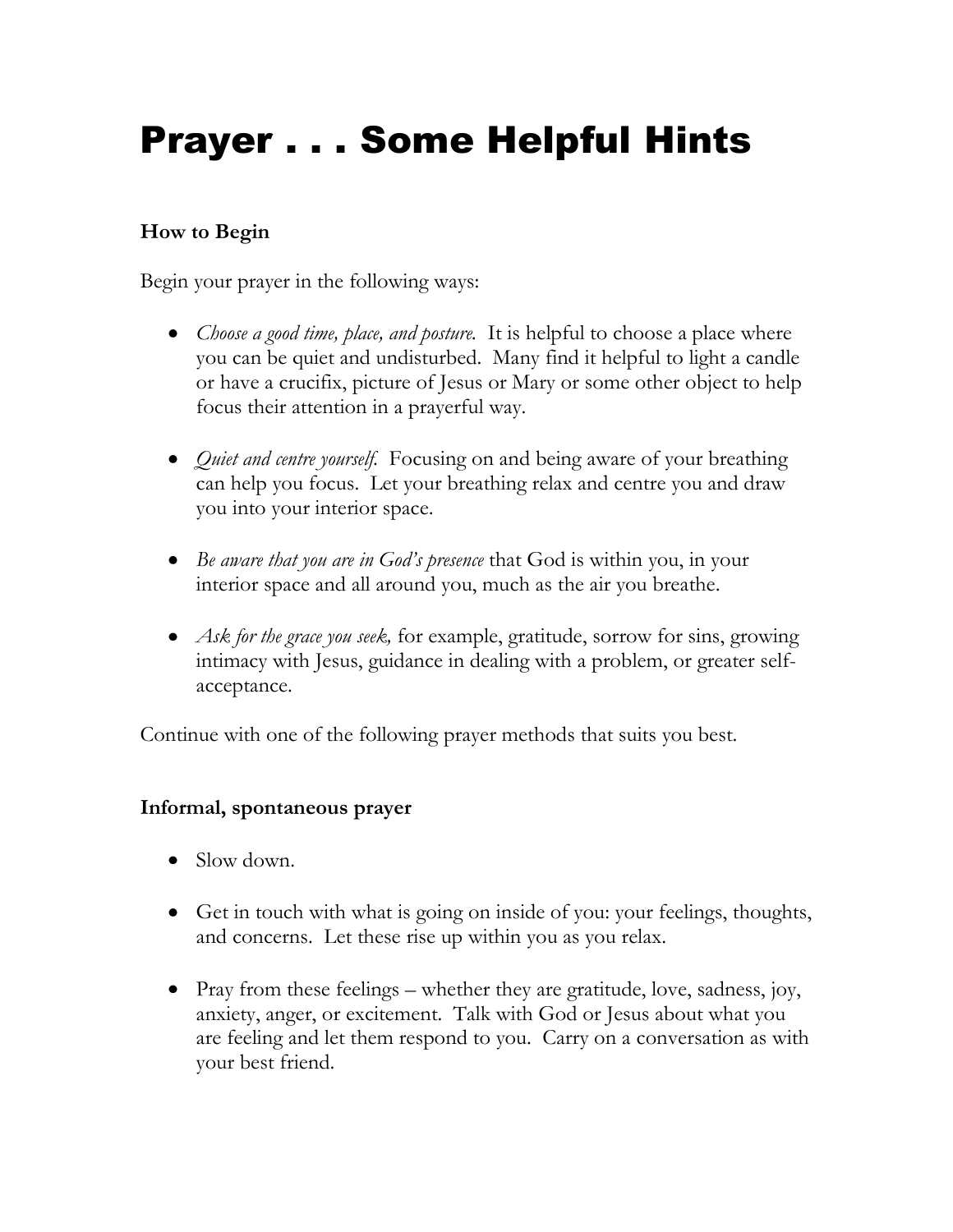## **Imaginative prayer**

Examples are:

- Imagine yourself in a relaxed place in the presence of Jesus. Imagine what Jesus looks like and what it feels like to be in his presence. Then have a conversation with Jesus.
- Imagine yourself being lovingly embraced by Jesus.
- Imagine yourself in the scene of a scripture passage.

## **Praying with Scripture**

- Pick a scene from one of the Gospels and imaginatively put yourself into the scene. Imagine the sights, sounds, smells, people, and things in the scene. Then imagine yourself as part of the scene either as an observer or as one of the characters in the scene. You can dialogue with the characters in the scene or with God about what is going on in the scene.
- Select a scripture passage from one of the Gospels, epistles, psalms or other books of the Bible. Then slowly read through the passage and notice what strikes you or affects you in some way. Then talk with Jesus or Mary about the Passage. Reflect on what the passage has to say to you or what God might be trying to say to you through this passage.

## **Spiritual Reading (lectio divina)**

Read a spiritual book or Scripture slowly and reflectively. The four levels of prayer are lectio (reading), meditatio (reflecting), oratio (responding), and contemplatio (resting).

## **Journaling**

Examples are:

Write a letter to God. Then write God's response to you.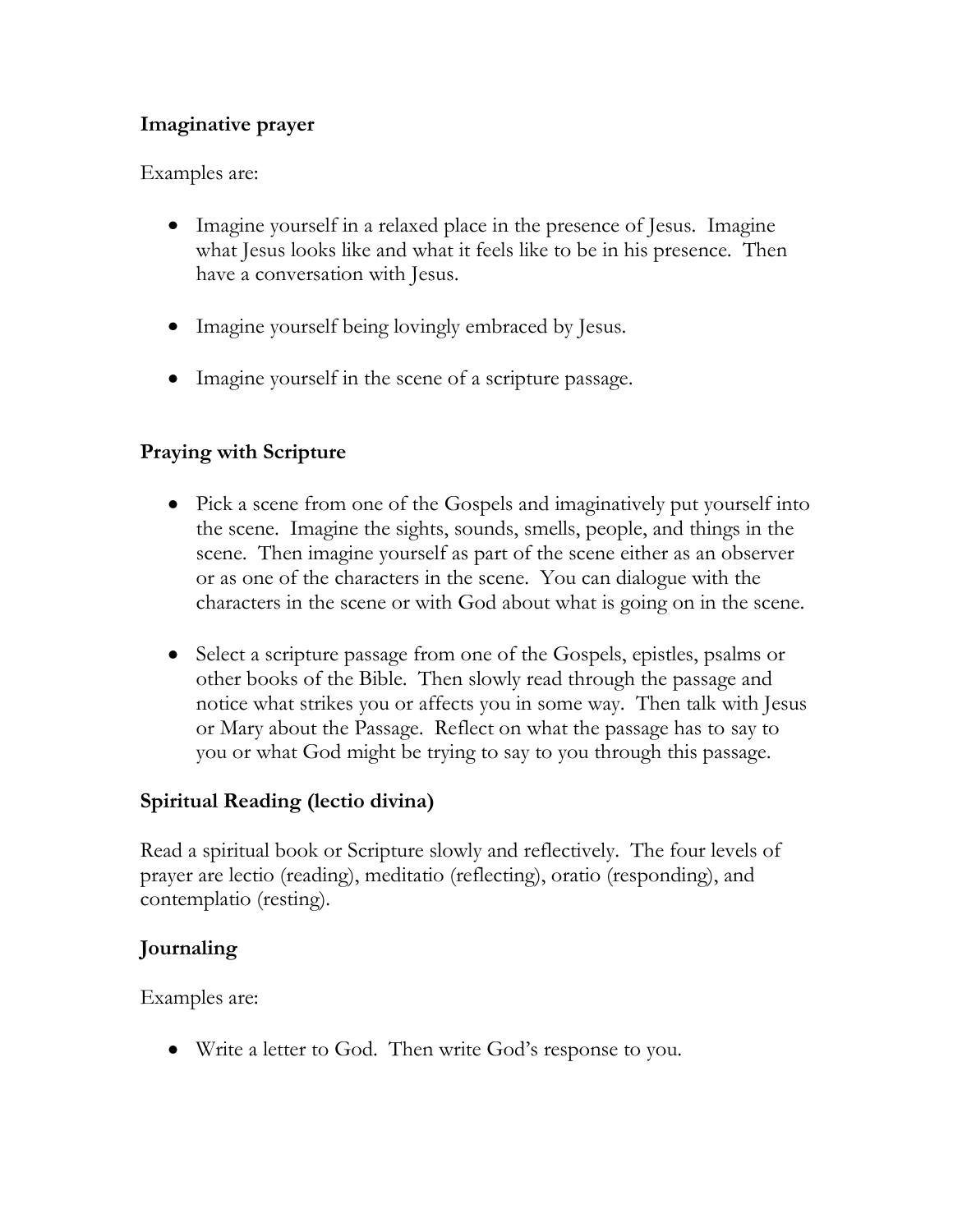- Write a dialogue with Jesus, first writing your part and then Jesus' response, etc.
- Write your thoughts, reactions, insights, inspirations, and feelings, how you are moved, as you pray or after you pray.

#### **Prayer of simple presence**

Sometimes there are not many words or thoughts in your prayer. You simply feel God's presence and love and your love for God. Just as you can be with a good, long-time friend and not need many words, but just be together in silence, so you can be this way with God or Jesus as you grow in love of God.

#### **Examination of Consciousness (the "Examen")**

This is a method of prayerfully reflecting on your life and your day.

- Start by asking for the guidance of the Holy Spirit to reflect honestly on your day.
- Recall the gifts and blessings of your day, what you are grateful for, and give God thanks.
- Reflect on how God has been present in the events, experiences, encounters, and emotions of your day. How did you meet Jesus in the people and events of your day? How did God call you to respond in these encounters?
- How did you respond to these opportunities and calls that God gave you? How did you respond to Jesus in the people God put in your path today?
- Let God know that you are sorry for the times that you did not respond well to these calls and opportunities.
- Reflect on what particular way God is calling you to grow at this time.
- Ask for God's help to find Jesus in your experience and encounters and hear God's call to you during the following day and respond to them.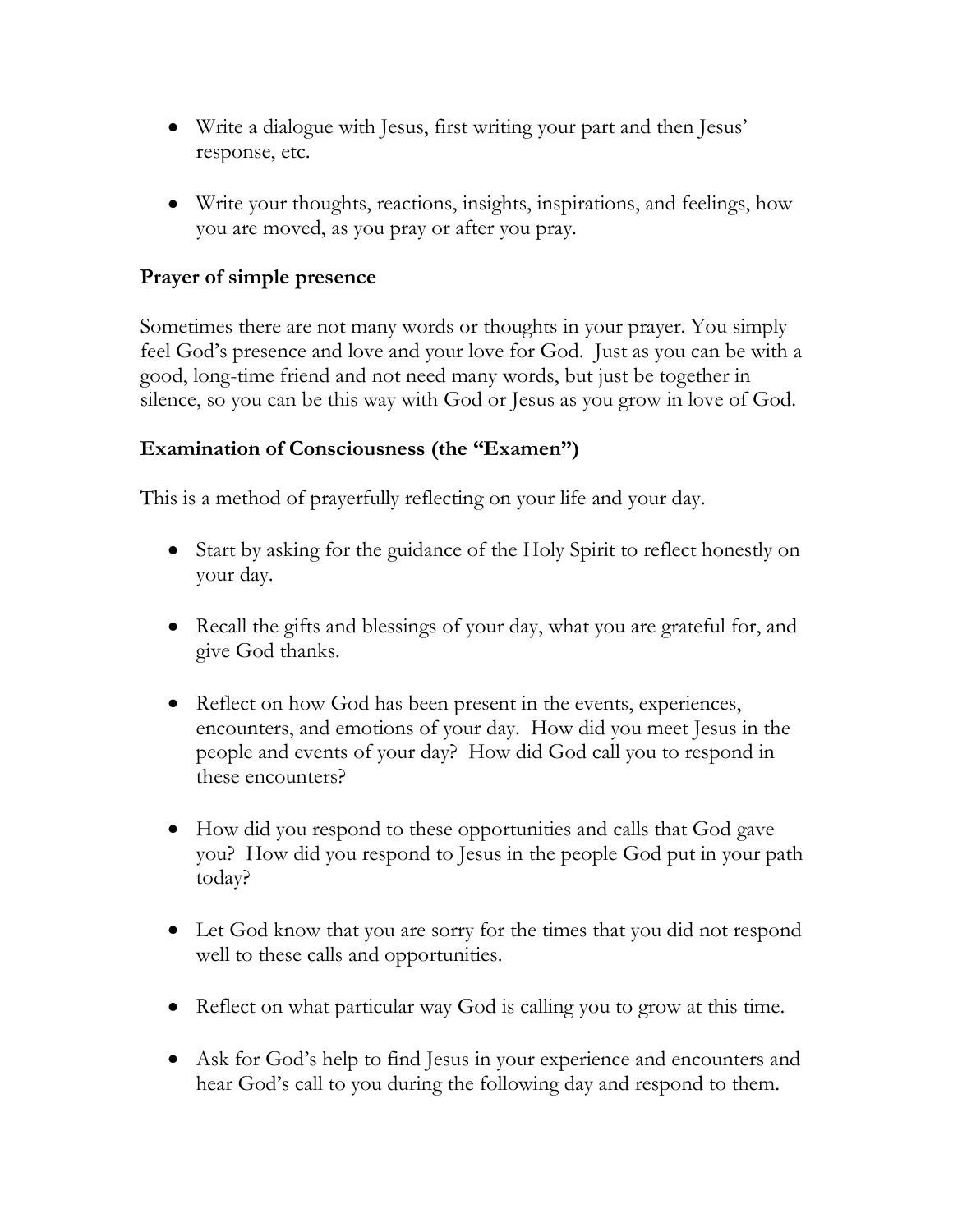- Get in touch with a hurt within you that needs healing. It might be an experience of rejection by someone important to you – a parent, sibling, close friend or mentor. It might be an area of sinfulness in your life. It might be a disappointment or an inner insecurity, self-doubt, loneliness, anxiety, depression, low self-esteem, discouragement, or addiction.
- Take this hurt to God and tell Him exactly how it feels the pain, anger, resentment, fear, or regret. Share these feelings with God. Let God or Jesus comfort you in your pain. Let Jesus comfort you as a friend or God comfort you as your loving parent. Let Jesus hold you; embrace you in your pain.
- If the hurt involves a present or past relationship, imagine what you want to say to the person who hurt you. You could write that person a letter expressing your hurt, disappointment, and anger and then talk with God about what you wrote.

The following considerations might help you in forgiving this person:

Have you ever done anything to anyone similar to what this person did to you? If you have, this could help you feel compassion for the other person.

Can you understand why the other person might have done what they did to you? Perhaps they were acting, consciously or unconsciously, out of their own hurt, fear, or pent-up anger. Having empathy and compassion for the, while not excusing their behaviour, can help you understand and forgive them and let go of the grudge and the hurt.

- What can you learn from this painful experience? How can you grow from it? Perhaps it will help you be more compassionate and understanding with other people's pain and make you a more caring person and a more empathetic listener.
- Finally, turn the hurt over to Jesus for healing, and let go of the hurt. Move on, learning and growing from the experience.

#### **Using a Mantra**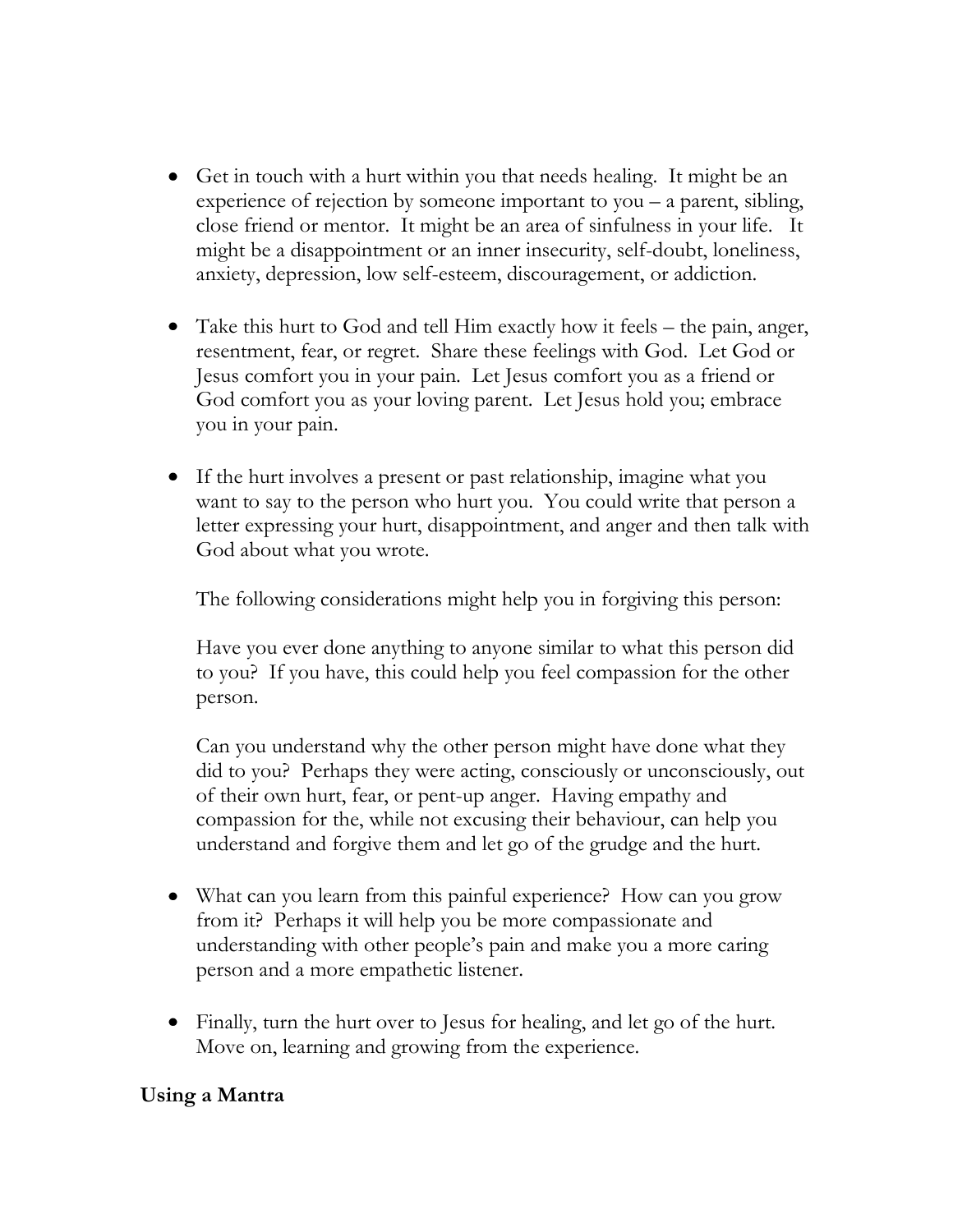Repeat a word or phrase with each breath. You could use the ancient "Jesus Prayer,: repeating with each breath the phrase: "Jesus Christ, Son of God, have mercy on me a sinner." Repeat the first half while inhaling and the second half of the phrase while exhaling.

Or you could use a shortened form of this by simple repeating the word "Jesus" with each breath. You could also make up your own phrase that comes to you in prayer such as "Jesus, I love you" or use a phrase from Scripture such as "Fear is useless: what is needed is trust" or "The Lord is my strength."

#### **Traditional types of prayer**

- Mental Prayer, sometimes called meditation, involves reflecting upon a Scripture passage or other reading such as a daily meditation to see what strikes you in the passage, what insights it might give you. Meditation or mental prayer, as the names suggest, focuses more on mental activity that leads to insights.
- Affective Prayer is prayer from the heart and feelings. It involves less mental activity and more affective movements or the heart such as gratitude, love, sorrow for sins, and praise.
- Other traditional divisions of the types of prayer are: adoration/praise, gratitude, petition, sorrow for sins, and love. It is good for all of these five types to be part of your prayer at different times to make your prayer life full and balanced.

### **Distractions**

A common difficulty in prayer is distraction, namely, thoughts and feelings that distract you from your prayer focus.

• Sometimes these seeming distractions can and should be incorporated into your prayer. If something is bothering you or are concern to you like a test, a troubling relationship, all the things you need to do, or a feeling of being pressured and stressed, then perhaps that is exactly what God wants you to be praying about. You can talk with God about what is concerning you and make this a part of your prayer. After all, God cares about you and what you care about.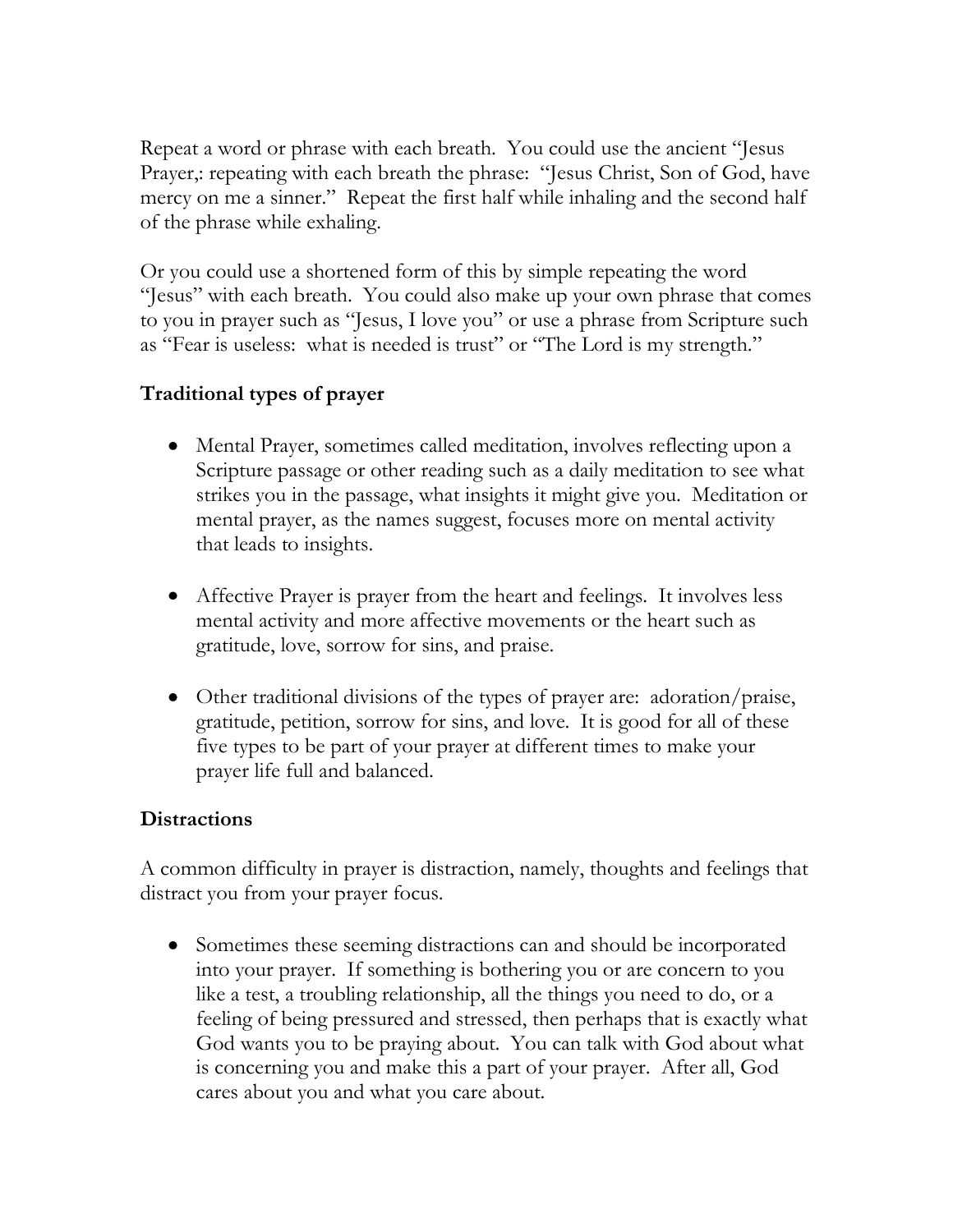At other times, distractions are just that. Your mind might be jumbled or scattered. You might be stuck on the surface of things. At these times various centering techniques can be helpful. Or, you can simply acknowledge your distracted state to God and turn you distractedness over and ask God to calm and focus you. Journaling can be helpful or re-reading the passage you are praying over. Many find it helpful to use a candle, crucifix, picture of Jesus or Mary, an icon, a statue, or something else to help focus their attention in prayer. Some find it helpful to pray before the Blessed Sacrament in a chapel or church as a tangible, sacramental way to experience Jesus' presence. Some find listening to music helpful. Many find praying the rosary helpful, and some listening to meditation tapes.

## **Final Thoughts**

Even when not much seems to be happening in your prayer and you do not seem to be getting anything out of it, there is a benefit to putting in the time to pray. The desire and the effort to pray are in themselves a prayer pleasing to God. You will be reaping benefits not obvious at the moment.

Some of the great saints and mystics throughout Church history experienced long periods when their prayer seemed very dry, desolate and unrewarding. But in due time, they grew very close to God, and their lives were taken over by God.

So, do not give up! These times of dryness in prayer can be important times of testing and the purification o f your motives. Are you praying just for the good feeling or because you love and want to spend time with God and grow in your relationship with Jesus? Patience is important in prayer.

The great saints of our Catholic tradition as well as all people serious about growing in their spiritual lives have found that in order to grow in their prayer and their relationship with God, a person must set aside quality time for prayer on a regular, daily basis and not just fit it in haphazardly. **As in any relationship, to grow in your relationship with God entails making this relationship, and therefore prayer, a priority.**

You do not have to concentrate or think a lot when you pray. As noted above, there are many different ways to pray. Some are more active, involving a fair amount of mental activity, and others are more simple and affective.